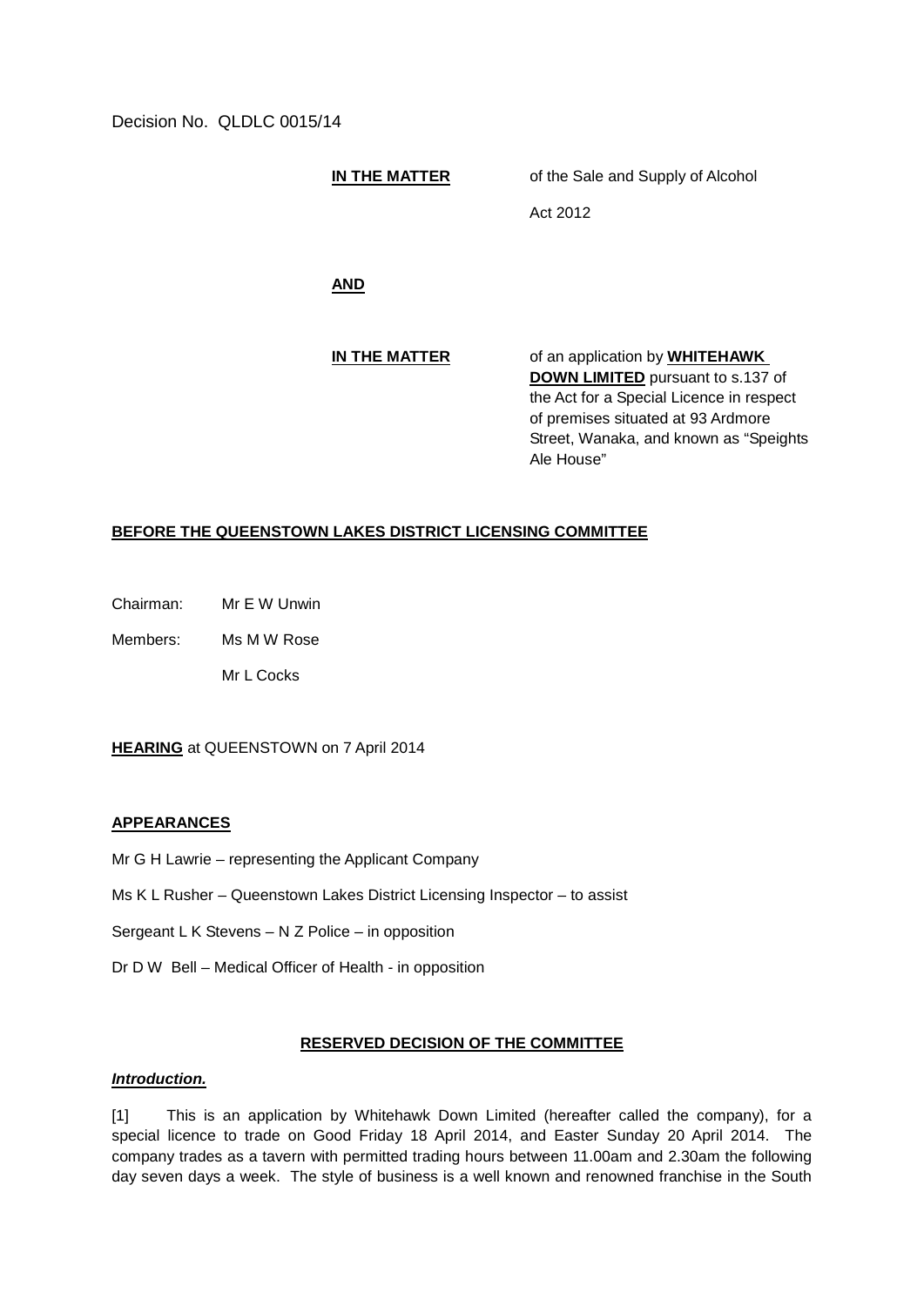Island being a family orientated bar and restaurant. Although licensed until 2.30am, the bar is seldom open after midnight.

[2] The application was accompanied by a letter from Mr G H Lawrie one of the company's directors. The letter was as follows:

*"We are applying for a special licence to allow our Bar/Restaurant to be open on Good Friday and Easter Sunday in accordance with our everyday liquor licensing conditions. "Warbirds over Wanaka" is only one of many events bringing a large influx of people into the area, we would like the opportunity to fully cater for their requirements. Last year our staff faced continuous abuse (some very ugly) from customers as they adhered to the Easter Trading*  law. The public simply do not understand nor do we why we are still abiding by these laws.

[3] The application was to sell alcohol to members of the public on Good Friday and Easter Sunday from 11.00am to 11.00pm on each day – (in other words for 12 hours each day). The event was described as "Warbirds over Wanaka/Rodeo/Car Racing", and no answer was given to the requirement to state the principal purpose of the event.

[4] The background to the application is the bi-annual 'Warbirds over Wanaka' major event due to take place in Wanaka at Easter. This event is held at the Wanaka Airport, where approximately 50,000 people are expected to attend on the three days of Good Friday, Saturday, and Easter Sunday. The first day is practice day and the remaining two days comprise continuous entertainment finishing at about 4.30pm each day. There will be eight outlets selling alcohol under special licences at the event. Because of the large numbers of people attracted to Wanaka over this Easter weekend, the company is one of seven on-licensed premises that have applied for special licences to sell alcohol in Wanaka itself.

# *The Application.*

[5] Mr Lawrie described the application as a gathering of visitors to the region. He said the special licence would enable his company to provide hospitality and support for the various events such as Warbirds and the Jet Sprints. He said that the previous year was not a pleasant one for customers or staff. In his words customers faced a constant hassle from his staff to eat up and drink up and leave as per the Easter trading laws. As a consequence he said that staff were faced with verbal abuse from customers who were unaware or unaccepting of the Easter Trading laws. He contended that members of staff were not looking forward to the coming Easter because of the abuse they were expecting.

[6] Mr Lawrie acknowledged that the company was looking to make a profit from being open over Easter, but submitted that the quid pro quo was that it was providing a service to the community. He argued that if all premises were closed over Good Friday and Easter Sunday there would be a negative impact on Wanaka. He asked what the difference was between those two sacrosanct days and Easter Saturday? He concluded with these comments: "*You the board have the opportunity to see that common sense prevails here over an out of date Easter trading law."*

# *The Inspector.*

[7] The Inspector is required by S.137 of the Act to inquire into and file a report on the application. Her report noted that there was no suggestion in the application that there would be any entertainment. She accurately submitted that it appeared that the company was asking to trade on its current tavern licence conditions over the two sacrosanct days, because of the events taking place in Wanaka over the weekend.

# *The Reports from NZ Police and the Medical Officer of Health.*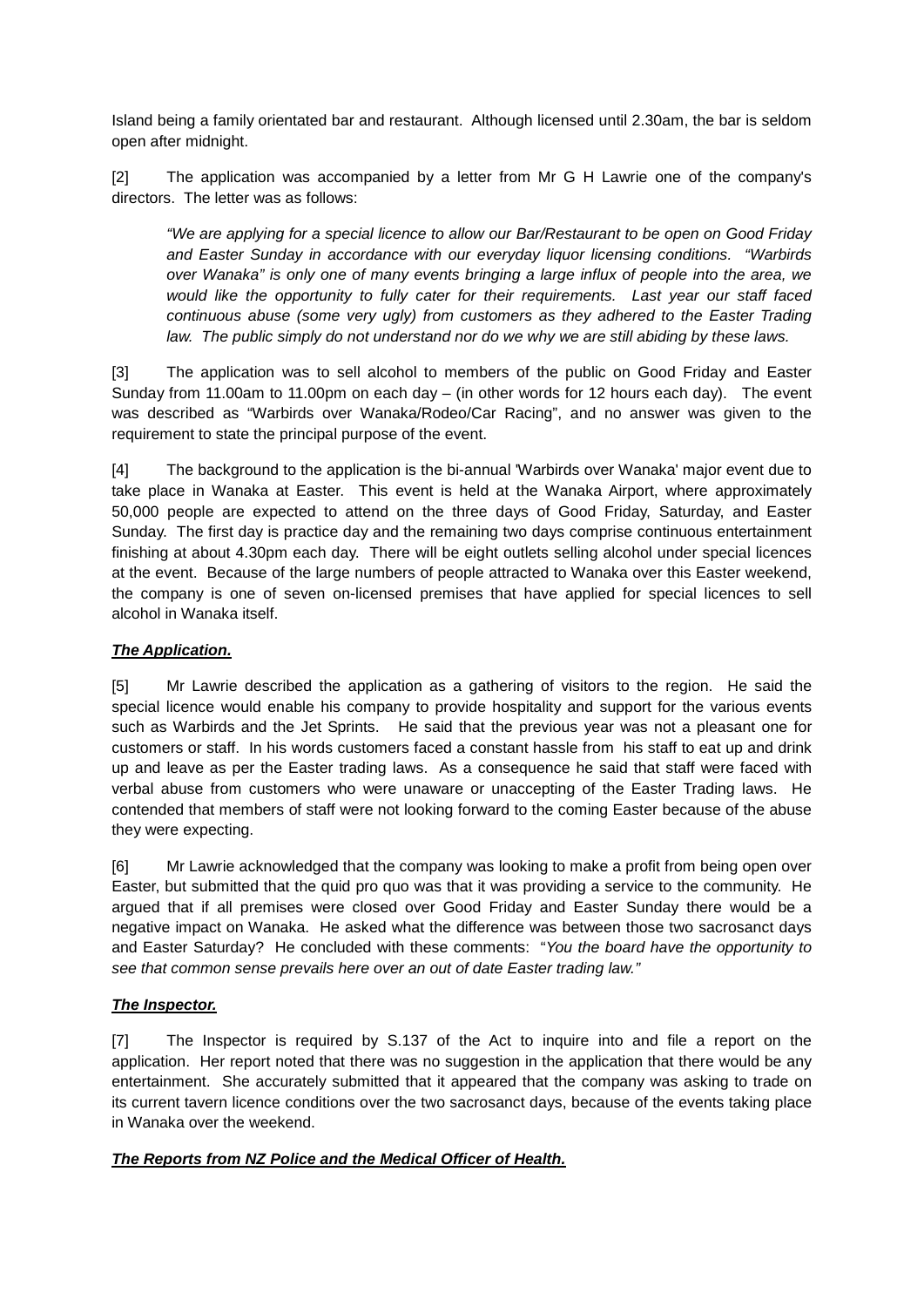[8] Pursuant to s.141 of the Act the Police must inquire into an application and must file a report if they have any matters in opposition. In this case Sergeant L K Stevens noted that the proposed event or gathering was not ticketed, and not only had no stated purpose, but no activity was planned. Further the proposed event was not aimed at any group of people in particular. She also advised that the car racing was being held at Cromwell about 53 kilometres from Wanaka. In particular she pointed out that there was no known connection between the company and the various events. In short the gathering was simply 'business as usual'.

[9] Sergeant Stevens referred to the decision of *K A Pirovano [2006] NZLLA 727* in which the Authority made these comments:

> *"In summary, the sacrosanct days are not events or occasions within the meaning of s.73 of the Act. The "Warbirds over Wanaka" and the "Race to the Sky" clearly fall into such a category, but there was no attempt to link the timing of the events or occasions with the proposed hours of trading. At any event, we have already held in The Loaded Hog Group* **LLA PH 323-334/2001**  *that "attending" an occasion or event was akin to being present at that occasion or event. For an event or occasion to qualify for a special licence there must be at the least an attempt to comply with the spirit and intent of the Act.*

[10] Dr D W Bell has been a registered medical practitioner since 1998. He has been the Medical Officer of Health for Otago and Southland since 1998 under designation. We note that under s.141 of the Act he "may" inquire into an application for a special licence, and "may" report if he has matters in opposition. He argued that the legislation was clear that on certain days there are restricted trading rights. Therefore it was important that any attempt to trade on those days should be scrutinised carefully to ensure that the criteria were met. He submitted that the Object of the Act was that the harm from excessive or inappropriate consumption of alcohol should be minimised. He suggested that the issue of a special licence would not assist to minimise such harm. He pointed out that in this particular case the company had the right to sell alcohol to members of the public who were on the premises to dine. Finally he argued that clear and decisive use of the legislation would ensure equity across the hospitality industry.

# **The Committees Decision and Reasons.**

[11] At the conclusion of the hearing and in the interests of commercial reality, the committee gave an interim decision declining the application. However it reserved the right to give this fuller and more considered reserved decision.

[12] Section 47 of the Act provides that the holders of an on-licence are unable to sell alcohol on Good Friday, Easter Sunday, Christmas Day or before 1:00pm on Anzac day. There are 3 basic exceptions. The first exception is where a special licence for the premises is granted. The second exception is where persons are on the premises for the purpose of dining. And the third exception is where people are residing or lodging on the premises. Parliament has therefore decreed that the owners of on-licences have the right to apply to sell alcohol by way of a special licence on the 3  $\frac{1}{2}$ sacrosanct days. However there are obstacles to be overcome.

[13] Special Licences are referred to in S.22 of the Act. A special licence enables the licensee to sell or supply alcohol to people **who are attending an event** described in the special licence. (Emphasis ours). It is not to be granted to enable people to attend the premises primarily to drink. An event is defined in s.5 of the Act as including an occasion or a gathering. There is no substantive difference between an event under the new Sale and Supply of Alcohol Act 2012, and the previous act. Therefore we must rely on previous case law to assist with the Act's interpretation. Over the years a number of principles and guidelines have been established as follows.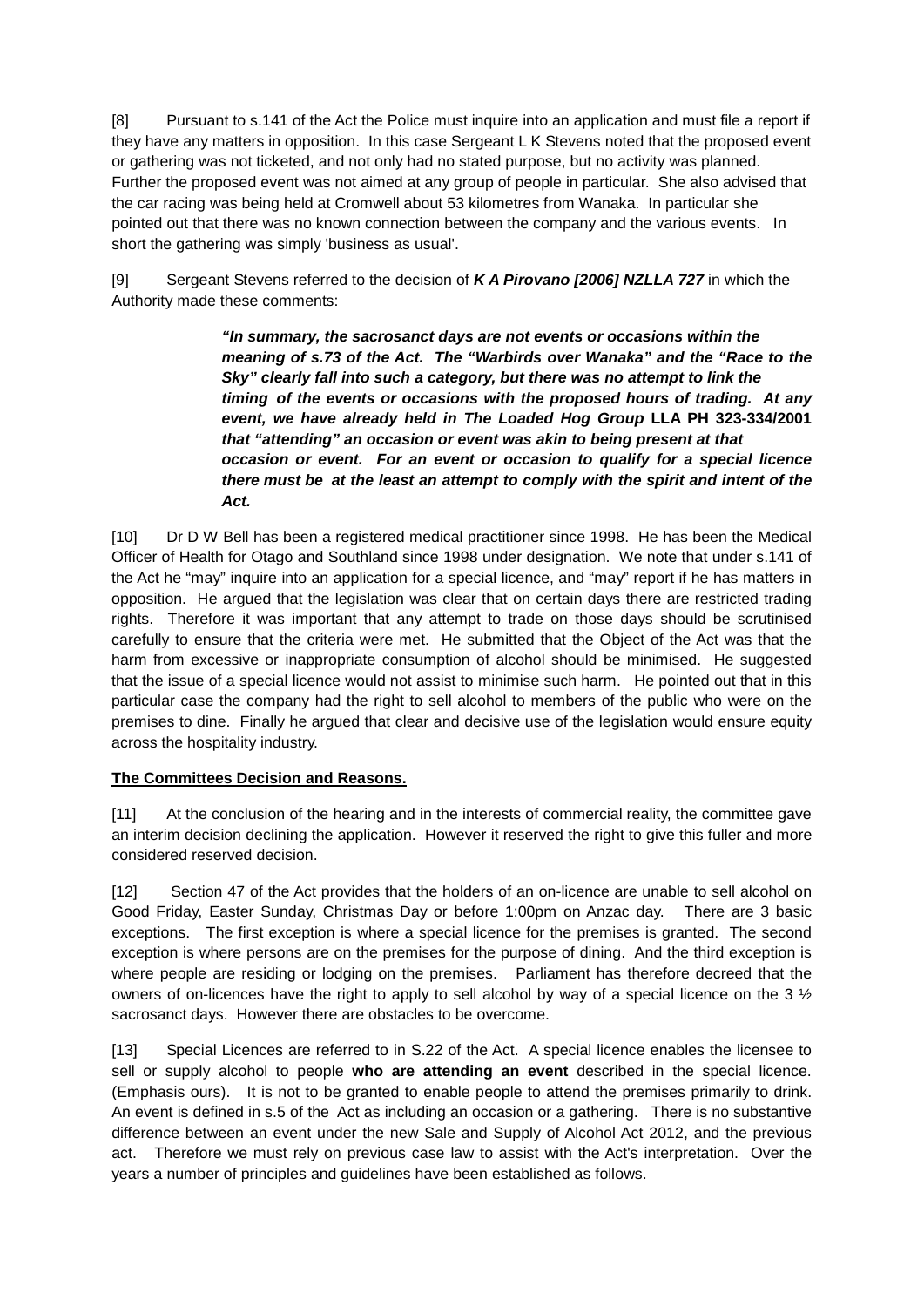[14] First there must be a genuine event and not something that has been contrived. *Alan Robert Christie v Invercargill Licensing Trust* **LLA PH 1225/2000.** This was a case involving events over Easter. The Authority stated:

*"The principal issue for determination is whether or not persons attending the series of occasion or events at the 'Sugar Shack' were attending a particular occasion or event in terms of s.79(1)(a) of the Act, or they were attending a contrived series of events or occasions, contrived solely for the purpose of enabling a tavern to trade at a time when the legislation otherwise required the premises to be closed."*

[15] Secondly the application must not be a means for a tavern to obtain extended trading hours. In *Bond Street Inn Limited* **1997 NZAR 9** the Authority stated:

*"We have a firm view as to what the special licence is not intended to cover. It is not intended to be a means for hotels and taverns to obtain extended trading hours at times when the premises would otherwise be required to be closed."*

[16] Thirdly one of the major changes in the new Act is the dramatic shift in decision making from a national to a territorial level. As a consequence is it likely that a degree of national consistency will be lost. There have been cases where local decisions have been made for local circumstances. In *David Alan Thomson LLA 1287/97* the Authority declined to interfere with a local body decision to allow a tavern to trade through to 1.00am on Christmas Day.

[17] It is therefore possible for local decisions to be made to address local needs. But for every case where the Authority has not interfered with a local decision, there are just as many cases where the local decision has been reversed. One of the most significant of those was *Pirovano [2006]*  **NZLLA 727** where the Queenstown Lakes District Licensing Agency had granted 22 special licences to trade over Easter because of "Warbirds over Wanaka", and because Queenstown was a significant tourist destination. All 22 decisions were reversed by the Authority.

[18] Fourthly it is likely that any wholesale relaxation of standards will bring the Act into disrepute, and could in the long term, reflect adversely on the Object of the Act. In *Universal Liquor Limited and anor* **[2003] NZLLA 806** the Authority stated:

*"If all taverns (and off-licences) had the right to trade through Easter then in our view the law restraining trading during that time would inevitably be brought into disrepute. Having a law that has no effect may not physically lead to liquor abuse, but could certainly encourage the public to treat the Act with contempt and disrepect. This in turn would in our view undermine any serious attempts to reduce the abuse of liquor.*

[19] To these principles we would add our own. Whether an event is contrived can often be determined by a number of factors. The following examples are not exhaustive;

- (a) The price of entry. The lower the price the more members of the public the applicant appears to be encouraging to attend, and the less the event would merit a licence.
- (b) Whether there is some generic factor with the customers (such as guests at a wedding or people with a special interest in the event) or whether it is anticipated that members of the public will attend. (It will be noted that under s.147(1) (h) of the Act a licensing committee may impose a condition excluding members of the public from the premises). If such a condition were to be imposed, there could well be difficulty with enforcement, absent a ticket only approach.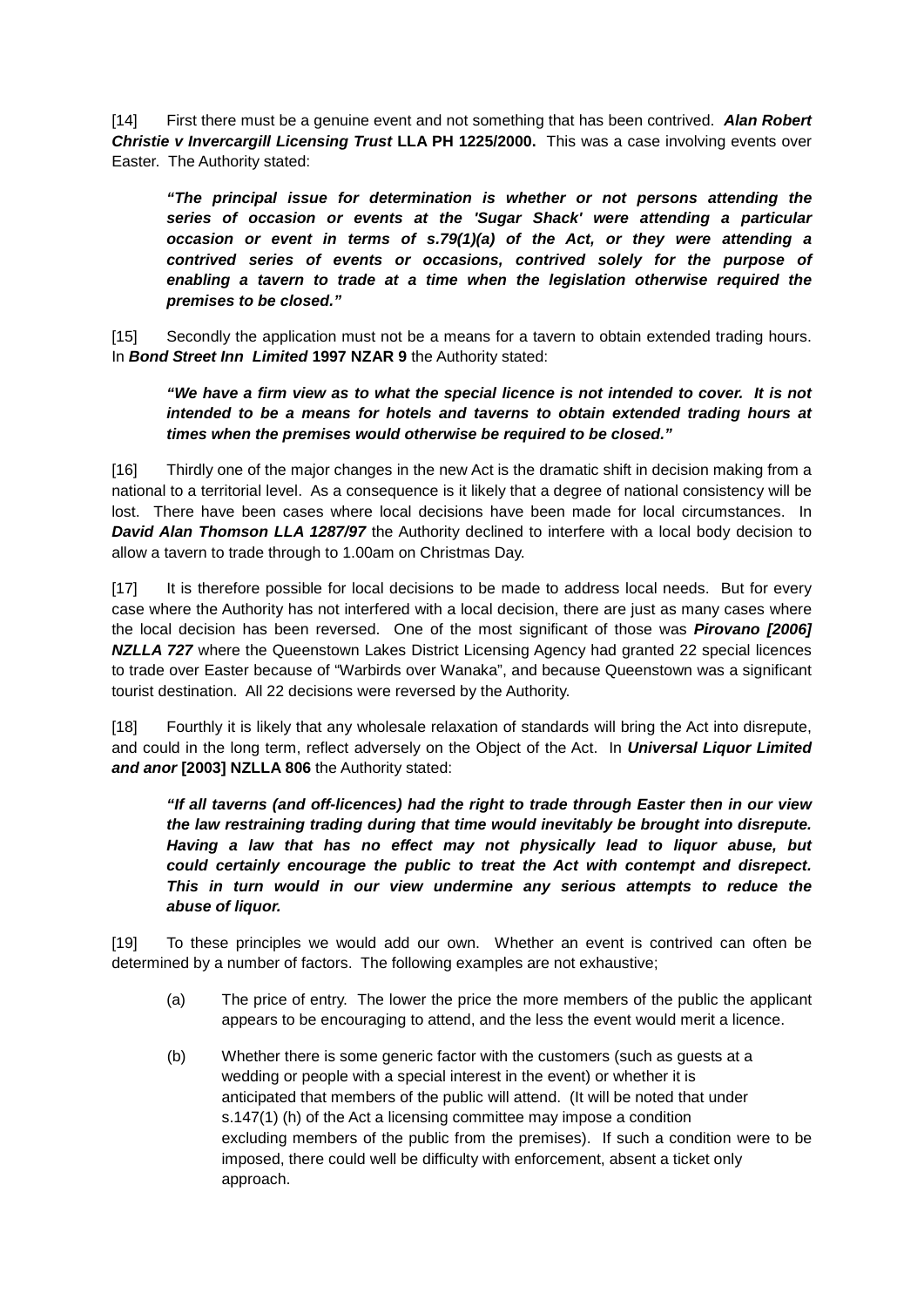- (c) Whether the intrusion into Good Friday and/or Easter Sunday is significant or restrained. In other words whether the applicant seeks to trade for as many hours as possible.
- (d) Whether a reasonable person attending the event would immediately notice a difference between the ambience of the occasion and any other trading day.
- (e) The extent of the planning that has taken place, and the thought that has been given to the way the event is to be run. The less organised the applicant, the more likely that the event has been thought about after the decision has been made to apply for a special licence. Well organised licensees apply early so that any issues can be discussed with the reporting agencies, and hopefully resolved, well prior to the day of the event.

[20] The criteria to which we must have regard in deciding whether to issue a special licence are set out in S142 of the Act. We do not accept that the issue of a special licence would contravene the Object of the Act as submitted by Dr Bell. The object refers to the need to minimise the harm caused by the excessive or inappropriate consumption of alcohol. There was no evidence that patrons attending the "Speights Ale House" on Good Friday or Easter Sunday would drink excessively or inappropriately. The relevant conditions in this case are:

- (i) the nature of the particular event for which the licence is sought and
- (ii) the days on which and the hours during which the applicant proposes to sell alcohol. There are no issues about the applicant's suitability to hold a special licence.

[21] As with some of the other applicants, Mr Lawrie argued that the law was outdated. In his letter sent with the application he stated that neither he nor the public understood why they were still abiding by such laws. Yet these provisions were considered by Parliament in 2012 and approved. How could a law become outdated within 18 months of it being passed? We note that none of the applicants made submissions on the new Act, or indeed on the Law Commission's publication "Alcohol in our lives. Curbing the harm" which was presented to Parliament on 27 April 2010. This major report provided the framework on which the new Act was based. In 2009 the Law Commission produced an issues paper entitled "Alcohol in our Lives". In Chapter 9 the prohibited days were discussed. The commission wrote:

*"Undoubtedly, the prohibited days adversely affect the business of licensed premises. The tourism and travel industry would likely be assisted by their elimination. For many people, rules around the prohibited days are outdated and inconvenient.*

*On the other hand, many would argue that the remaining sacrosanct days should continue to be respected, and that the three and a half days are the only days on which workers are guaranteed time off to spend with their families. However, these arguments are not so apt for bars that are only open in the evening and early hours of the morning. Although New Zealand is a largely secular society, in the 2006 census, just over two million people affiliated with a Christian religion. Recent attempts to change the general Easter shop trading hours have failed in Parliament."*

[22] The Issues Paper was the subject of 50 public meetings and a record 2939 written submissions were received. The submissions were duly analysed and considered and the final report was duly prepared. In that report the Commission felt that the 3  $\frac{1}{2}$  sacrosanct days should be the same as the general law affecting retailing in New Zealand. It stated: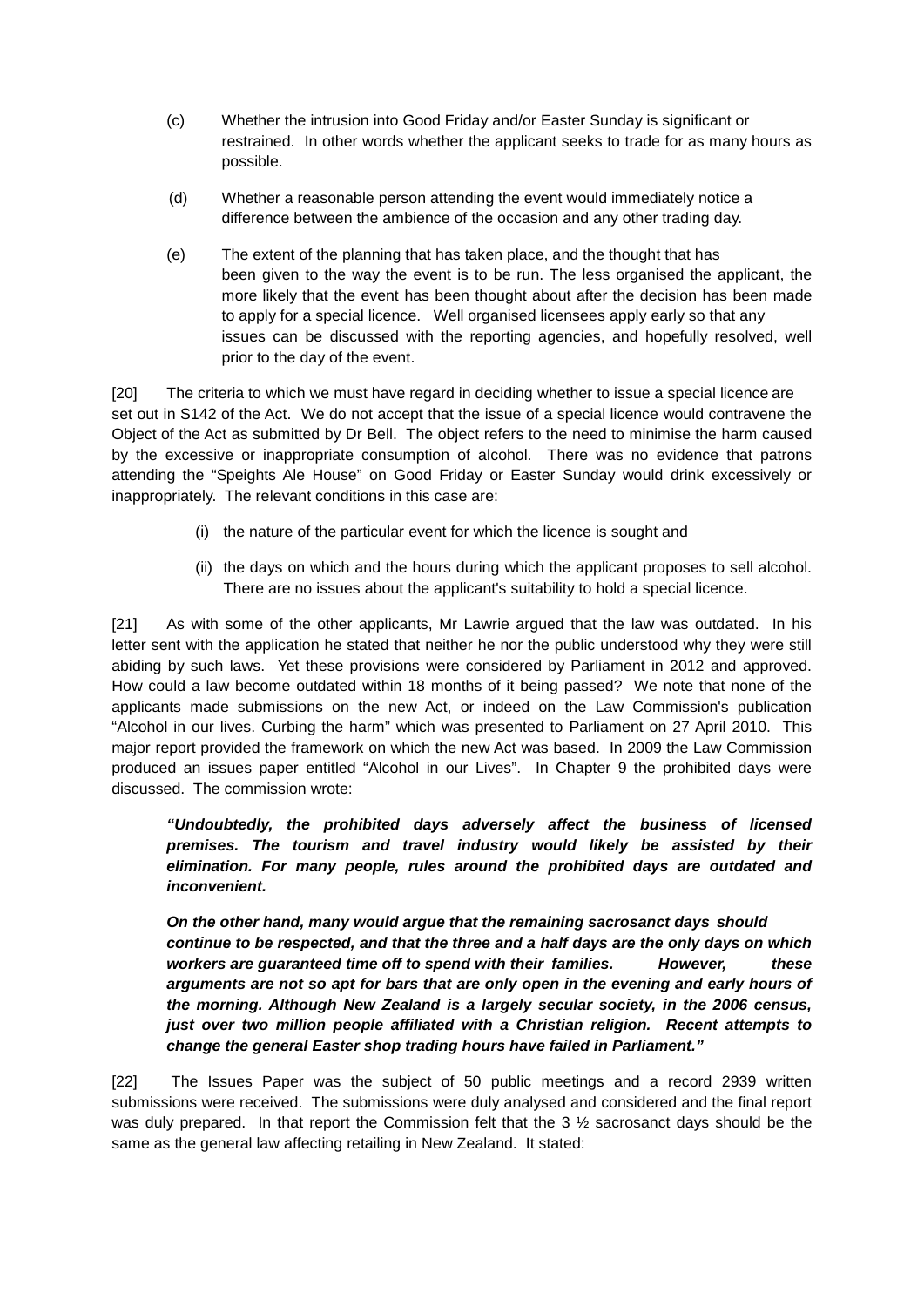"*We think the licence conditions regarding the prohibited days should reflect the general law relating to business in New Zealand. Currently, the Shop Trading Hours Act Repeal Act 1990 requires almost all shops to be closed on these three-and-a-half days. We do not think the new sale of alcohol legislation should apply different rules relating to trading days than applies to other types of stores.*

*We acknowledge the prohibited days do adversely affect the business of licensed premises. The tourism and travel industry would likely be assisted by their elimination. Many submitters, particularly from the retail and hospitality industries, were in favour of the prohibited days being removed for the reason that this law is no longer necessary or relevant. For a significant number of people, the rules around the prohibited days are outdated and inconvenient.*

*However, many other submitters argued the prohibited days should be retained. It was considered these days provide a further limit on the availability of alcohol. They allow many people who work in the hospitality industry to have a day off to spend with their families. It was felt that three-and-a-half days per year is not a large limitation on the commercial right to sell alcohol. Many also argued the sacrosanct nature of these days should be respected for historical or religious reasons. As mentioned in our Issues Paper although New Zealand is a largely secular society, a significant proportion of New Zealanders affiliate with the Christian religion and recent attempts to change the general Easter shop trading hours have failed in Parliament".*

[23] In December 2012 Parliament passed the Act in its present form. It had the opportunity to change the law by allowing a more liberal approach but chose not to do so. In fact the law affecting the 3½ days has become even more restrictive as it now affects all on-licences including entertainment and cinema style licences. What the Act does do is specify that persons who are present on premises to dine may drink for an hour before and an hour after their meal.

[24] It is pertinent to ask why Parliament allowed club licences the continued right to trade on Good Friday and Easter Sunday as well as on Christmas Day and Anzac Day. Two logical reasons come to mind. (a) That general members of the public are not legally able to be present on club premises unless as a guest of a member, and (b) that members of clubs have an obvious commonality of interest. If that is the case then weight is added to the conclusion that special licences granted on the sacrosanct days are not simply to allow members of the public a form of unrestricted and normal access to alcohol.

[25] We would have been keen to try and assist the attempt made by this and other licensees to provide hospitality to the many visitors to the area, to help showcase Wanaka, to support the 'Warbirds over Wanaka' festival, and to provide much needed revenue when the summer tourist season comes to a close. However instead of being asked to bend the law in a reasonable way, the effect of the seven applications, was that we were presented with a full assault on the provisions of the new Act. We were literally asked to ignore the Act's restriction on the sale of alcohol on Good Friday and Easter Sunday. While it is true that S.3(2)(a) of the Act requires that we act in a reasonable way we are unable to break the law on the basis that to do so is common sense or that issuing a licence would in some way provide a better working environment for the company's staff. To do what we were asked to do would in our view destroy the Act's integrity. It would enable the people of Wanaka to change the law outside Parliament. In case we are wrong in our understanding of the new Act we point out that the company has the right within ten working days of the date of this decision to appeal to the licensing authority if it is dissatisfied with the way the Act has been interpreted. (S.154 of the Act).